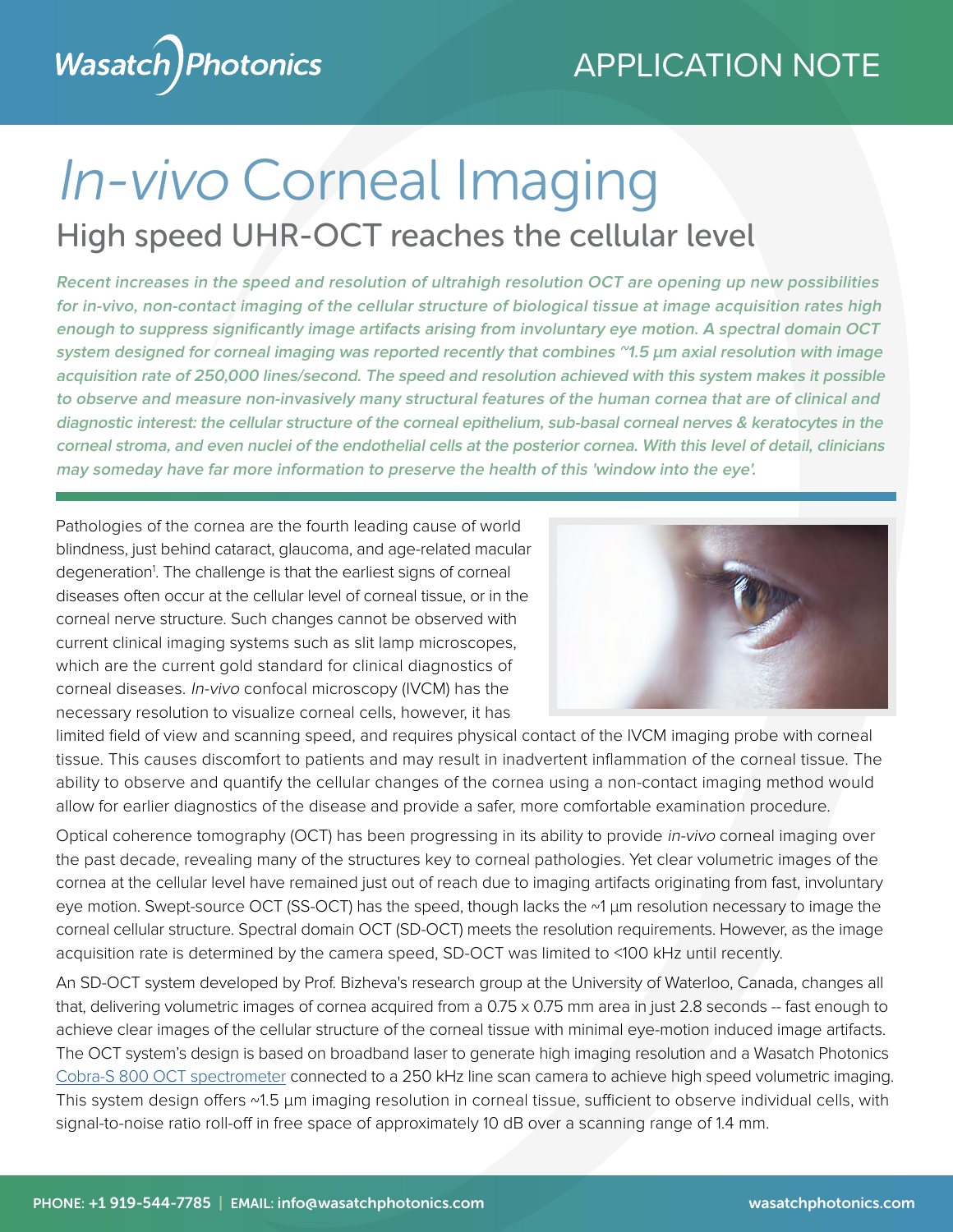

# APPLICATION NOTE

The performance of the 250 kHz OCT system was tested by imaging the central cornea of healthy, normal subjects aged 20 – 45 years and the OCT images were compared with IVCM images acquired from the same subjects. Images were captured over the full 540-560  $\mu$ m thickness of the cornea in segments, revealing clinically relevant structures in exquisite detail for every layer.

### EPITHELIUM BOUND

The outer layers of the cornea provide the eye's first defense against the elements and infection. Here, high-speed UHR-OCT reveals the cellular structure of the epithelial layer, with a bright white line to delineate the boundary with the Bowman's membrane. Keratocytes, which help to maintain corneal health and facilitate repair, can be seen and counted in the stroma (marked with red arrows). Most incredibly, the tear film is clearly delineated and measurable on the cornea in cross section (blue arrow), and bright spots, likely due to cellular debris and mucin clusters, can be seen in 3D (marked by yellow arrows). This is very promising, as tear film information is lost in histology and IVCM, and has been hard to image using other OCT systems.



**Anterior Corneal Layers:** Corneal epithelium, Bowman's membrane, and stroma, as observed using (a) traditional histology cross section, (b) single UHR-OCT cross section or 'B-scan', and (c) UHR-OCT volumetric image built up from cross-sections cross-sections.<sup>2</sup> © 2018 Optical Society of America.

## EVERY LAST NERVE

Some corneal pathologies cause changes in the length, twisting, and density of the nerves located in the basal cell layer of the epithelium, running parallel to its interface with the Bowman's layer. The high spatial resolution and imaging rate of the UHR-OCT system allows these nerves to be imaged in-vivo, seen here as long, reflective white lines. The clarity of the nerves as compared to IVCM was sufficient to allow the research group to develop a fully automated algorithm for segmentation in a follow-on study, indicating potential for *in-vivo* diagnostics and monitoring of diseases like diabetic peripheral neuropathy.<sup>3</sup>

**IVCM enface image UHR-OCT enface image UHR-OCT 3D image**



Corneal Nerves: Enface images or corneal nerves within the basal cell layer taken using (a) IVCM (b) UHR-OCT, and (c) a 3D UHR-OCT showing the interface of the epithelium and Bowman's membrane (bright white line) where the corneal nerves are located.<sup>2</sup> © 2018 Optical Society of America